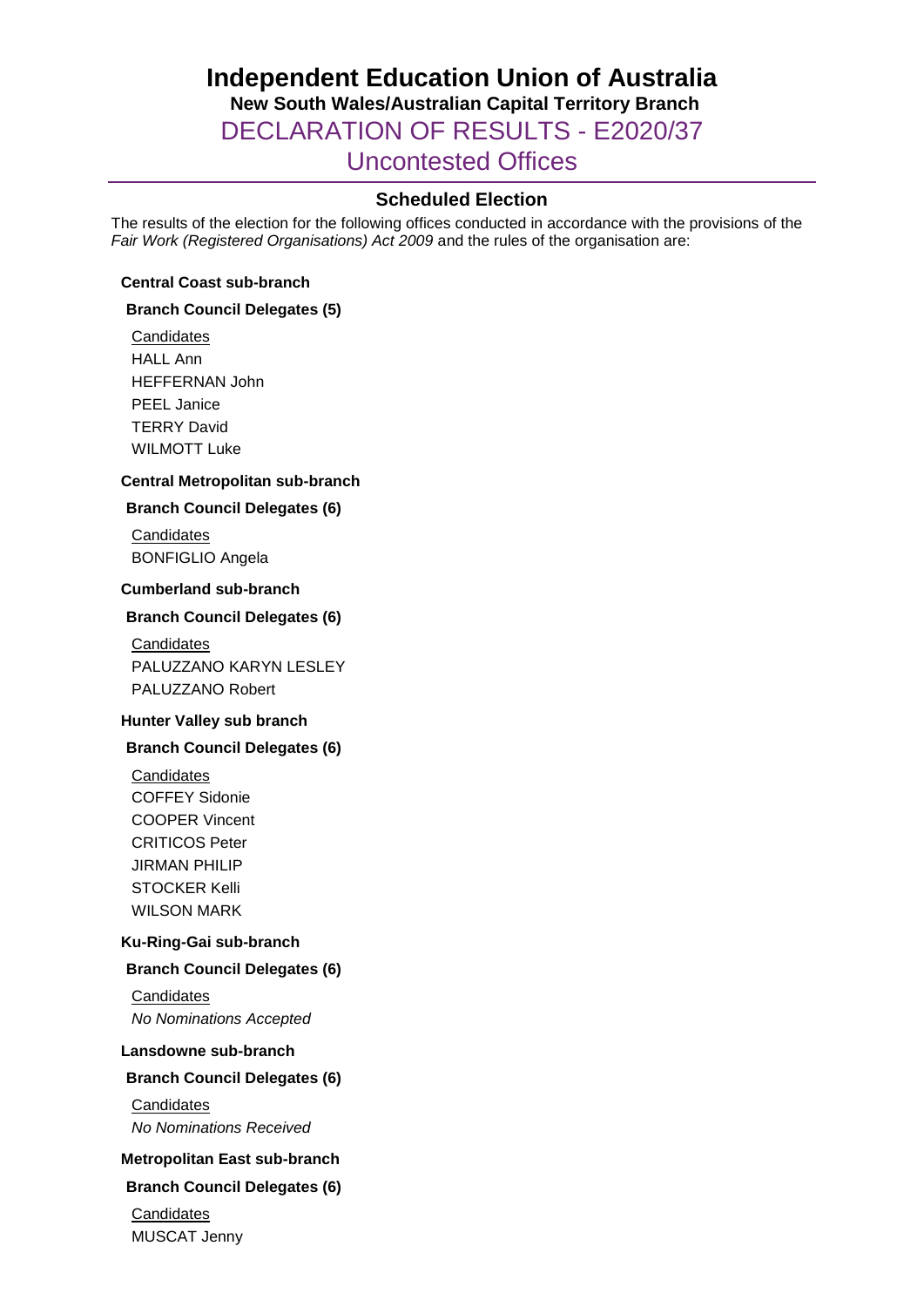OSBORNE Gary WARNE Shannon WHITEHEAD James

## **Mid North Coast sub-branch**

## **Branch Council Delegates (6)**

**Candidates** ADAMS Pam BENNETT Brett HENRY-SCHLENTRICH Corinne MURTAGH Mary ROBINSON Leon Terry RYAN Terrianne

#### **Monaro sub-branch**

#### **Branch Council Delegates (6)**

- **Candidates**
- BRADLEY Bernadette HEHMENSICH Eugene LEET Anne Louise LEFEBVRE Dianne MCPHERSON Karen SLACK Debra

## **North Coast sub-branch**

## **Branch Council Delegates (6)**

**Candidates** ALLEN JENNIFER CAHILL Belinda EGAN Kath FITZPATRICK Marty HOWARD Mary NAMRELL Michael

#### **North West sub-branch**

#### **Branch Council Delegates (5)**

**Candidates** CLYNCH Kate MILLER Judy O'NEILL Fiona WHARTON Alex

## **Northern Beaches sub-branch**

**Branch Council Delegates (5)**

**Candidates** *No Nominations Received*

## **Northern Suburbs sub-branch**

## **Branch Council Delegates (6)**

**Candidates** ANDERSON MARK NAICKER Will